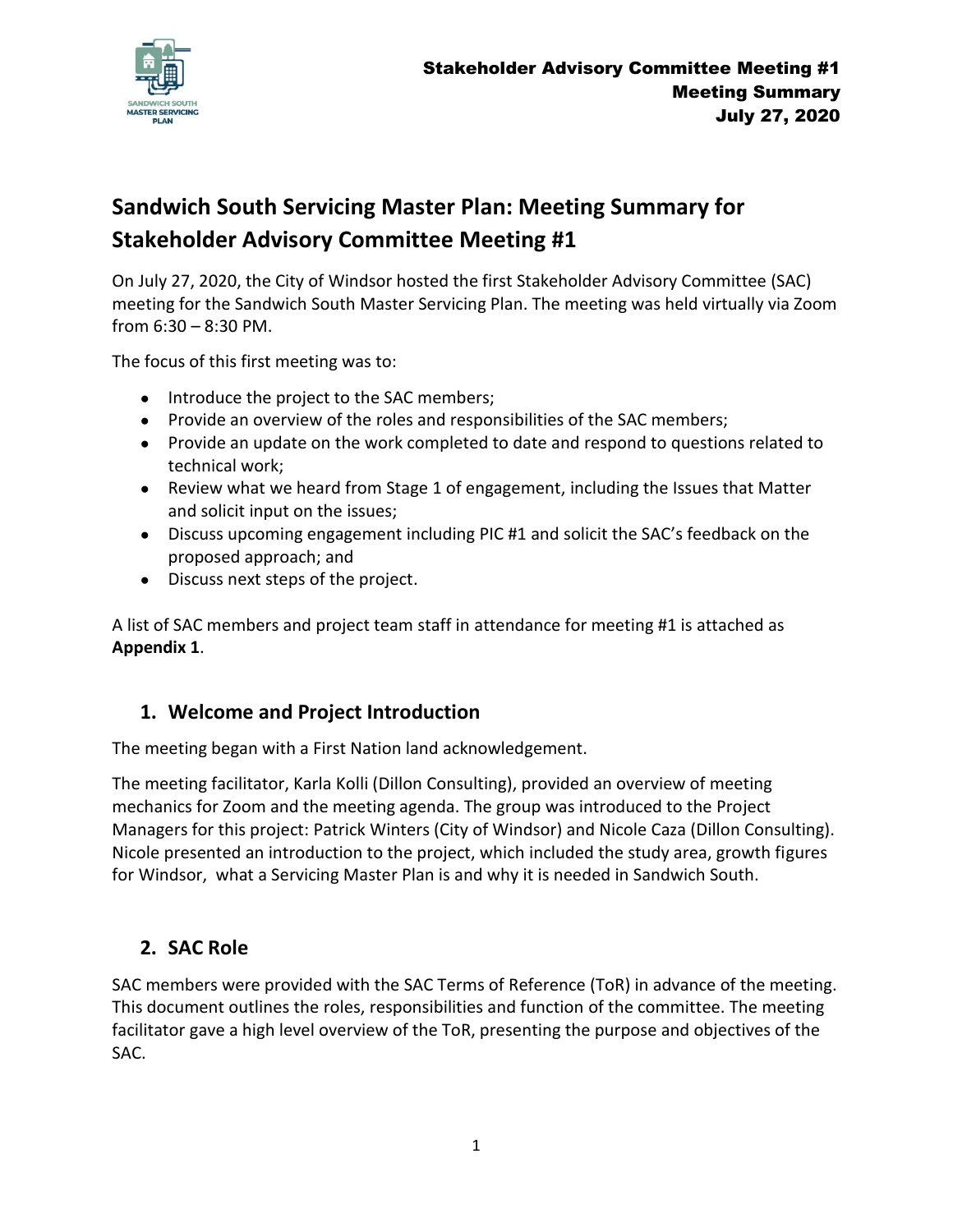

- It was clarified that the meetings will be recorded and documented (with a record of the meeting minutes), which would be distributed to the SAC members who can provide comment on completeness and accuracy.
- It was clarified that the Terms of Reference does not need to be formally adopted by the SAC members. Rather, members were to read the ToR and confirm that there were no concerns, conflicts of interest or discomfort with the document and its content.

An overview of the membership composition was provided. The SAC membership composition highlights is intended to reflect the variety of different perspectives who might be interested or affected by this project. SAC members were asked if they felt like there was any representation missing from the membership.

> - It was noted that James Sylvestre Enterprise logo should be removed from the list, as they are not being represented as part of this SAC.

## **3. SAC Member Introductions & Icebreaker**

SAC Members were asked to introduce themselves by providing their name, organization and role. As an icebreaker activity, members were also asked to provide an answer to the question: *"What word would you use to describe your future vision for Sandwich South?"* The following is a list of the words provided from members:

● Liveable ● Complete

● Sustainable ● Barrier-free

- Transitional
- Green
- Great Living Community
- **Diverse**
- Safe
- Potential

## **4. Study Overview**

Andrea Winter (Project Coordinator, Dillon Consulting), provided an overview of the Study, which included where we are in the project schedule, the integration of this project with existing plans and studies, and an overview of technical work completed and upcoming for the different technical areas.

### **Natural Environment**

To date, three seasons of field data collection has been completed. This data will form the basis for the Study's consideration of natural heritage, environmentally significant areas, species-atrisk and species of conservation concern. This data will help identify the restrictions and constraints for development.

### **Floodplain Mapping**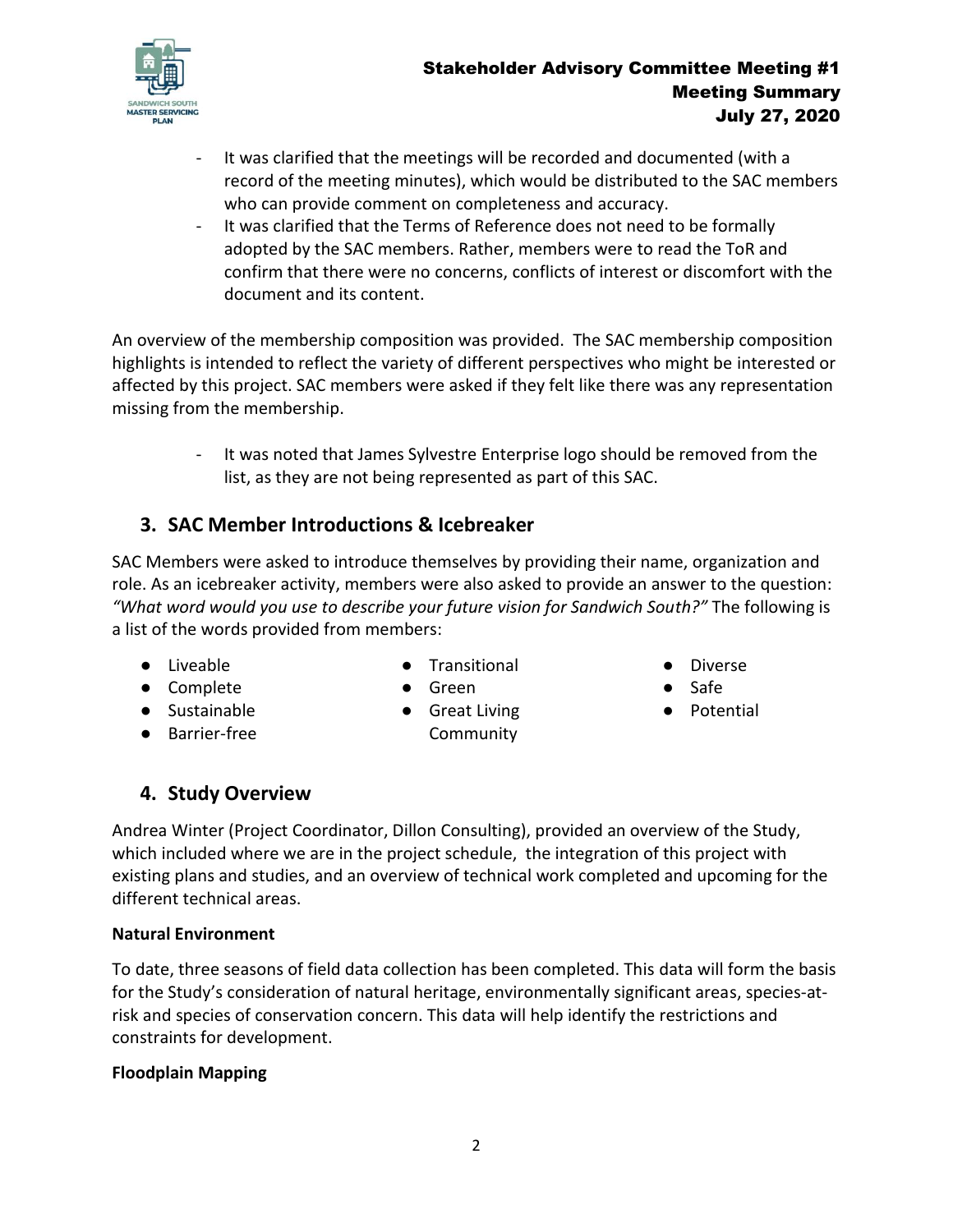

### Stakeholder Advisory Committee Meeting #1 Meeting Summary July 27, 2020

To assist with the master servicing plan development, the technical team has been formulating floodplain mapping which includes hydraulic and hydrological models. This has been an iterative process with various design storms being considered and different scenarios and outcomes being tested. Using existing data and stormwater information, floodplain elevations were developed. The model is currently under review by ERCA and a third party reviewer.

### **Stormwater Management (SWM) Facilities**

Various SWM options have been identified for consideration for the study area. This includes centralized SWM facilities along corridors to promote natural linkages; centralized SWM facilities to have shared pump stations to manage runoff; and SWM facilities to be designed and constructed as development proceeds and developed by multiple landowners. The SWM strategy is designed to be flexible, to support individual landowners to proceed independently, while minimizing the number of total SWM facilities.

Specific technologies that will be reviewed for the SWM approach include: traditional wet ponds, dry ponds within the Airport Zones, and low impact development techniques.

### **Transportation**

To date, travel demand forecasting has been completed to determine the future transportation needs for the study area. This was done based on assumptions about the extent of travel by different modes (i.e. transit, cycling, etc.) from the Windsor Transit Master Plan and Walk Wheel Windsor. Vehicular, active transit, and public transit modes were all analyzed. These findings are being used to determine the road needs and boundary connections in the study area for the 20 year horizon, and beyond.

#### **Sanitary and Storm Sewers**

Topography information and existing Environmental Assessment (EA) documents were used to determine the location of preliminary sanitary and storm sewer drainage areas. Other completed work includes determining the sizing of trunk sewers, evaluating the capacity of existing trunk sanitary sewers (which has been identified as sufficient for development), and determining the phasing approach for sanitary and storm within the area.

#### **Question and Answers**

After the Study Overview was provided, a question and answer (Q & A) period allowed SAC members to ask questions about the technical components of the study, with various technical team members on the call to answer. The following is a record of this Q & A Period.  $Q =$  Question,  $A =$  Answer,  $C =$  Comment.

Q: *To what extent does the analysis consider impacts to the stormwater system as a whole vs. just what would be necessary for the Sandwich South lands? As we develop all this vacant land, the water will need to go somewhere and will there be impacts downstream.*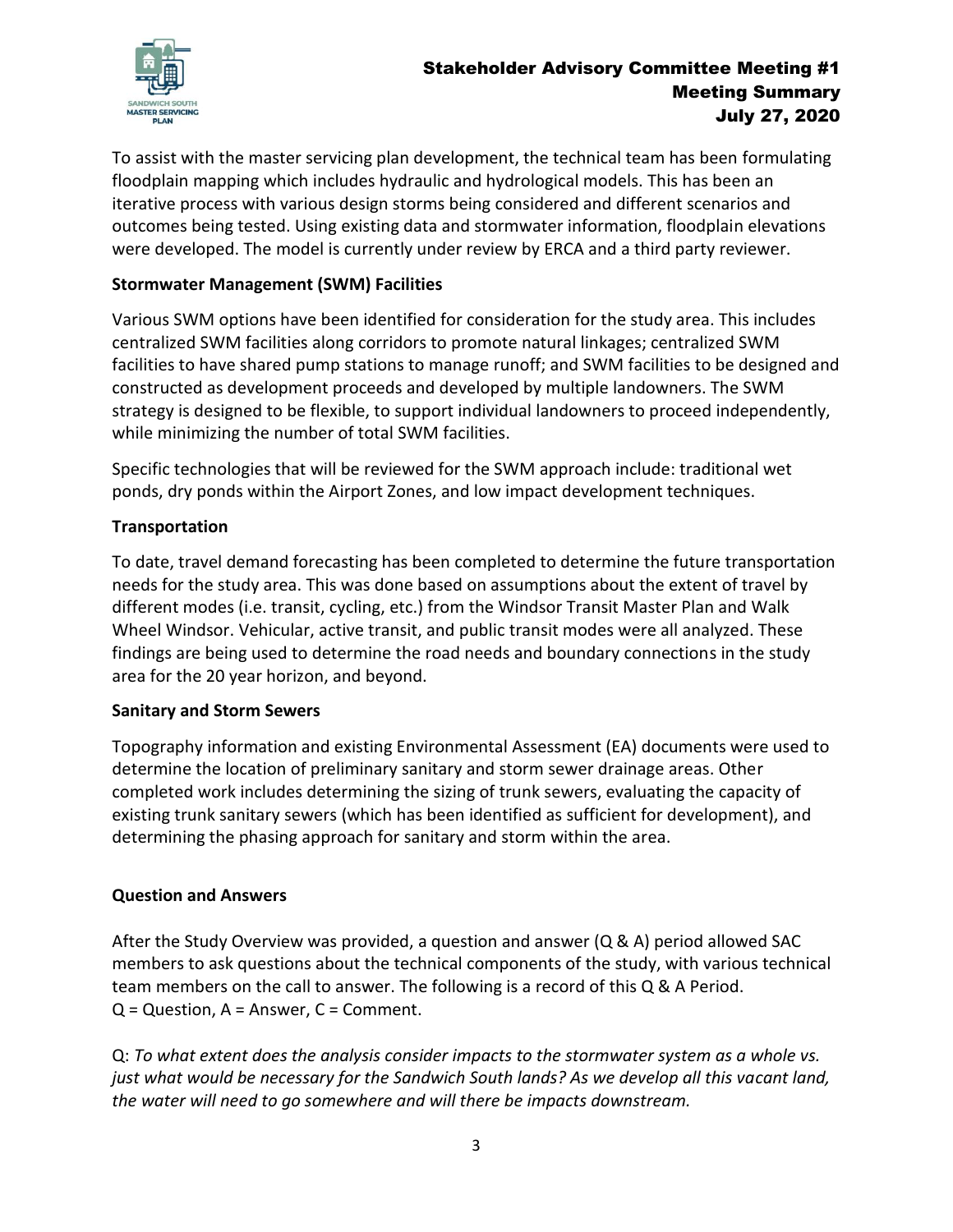

A: We are looking at the system from a watershed basis so that we can look cumulatively at the long-term effects of development not just in the local drains where development is occurring but also the effects downstream. By setting up the model we have developed to analyze flows in the downstream system, we can come up with a SWM strategy that control for future development effects. We will have safety factors in our design to account for uncertainties and future climate effects.

A: Outlet flow restrictions will also be provided with respect to the proposed development lands such that property owners are aware of the outlet capacities from any land that is developed.

A: ERCA is an approval authority for this work and is involved as the work is being undertaken. As part of the process for floodplain mapping, we have had an independent peer review team to review findings as an extra level of safety, to ensure that the assumptions being carried are appropriate.

Q: *The municipal drain modelling and capacity analysis and the full understanding of this component has yet to come, is that correct?* 

A: The team has evaluated the existing and anticipated future capacity of the drains and what the cross sections need to be for these drains in order to accommodate the expected flow. The actual process of the Municipal Drain Act and the associated reporting has not been initiated but will form part of our overall project.

Q: *What is going to happen when it comes time to hook existing residents into the trunk line sewer? What does that process look like, how is that connected to all of this and what would be a timeline?* 

A: The process is going to be similar to what residents are experiencing on Baseline Road. It's the City's intention to get everybody on sanitary service. It will be a local improvement. Baseline is the first of 3 roads to be experiencing this. This work is not related to the master plan.

Q: *Where will the funding come from if there are improvements required outside of Sandwich South proper, if the development within the study area requires there be investment in other parts of the City?*

A: From a storm perspective, the Upper Little River Study is set up so that different sections could proceed without having to trigger downstream improvements. It is not expected that any improvements are necessary north of the CP tracks. There are no foreseeable impacts on areas outside of the Study Area, so no funding has been dedicated for this purpose at this time.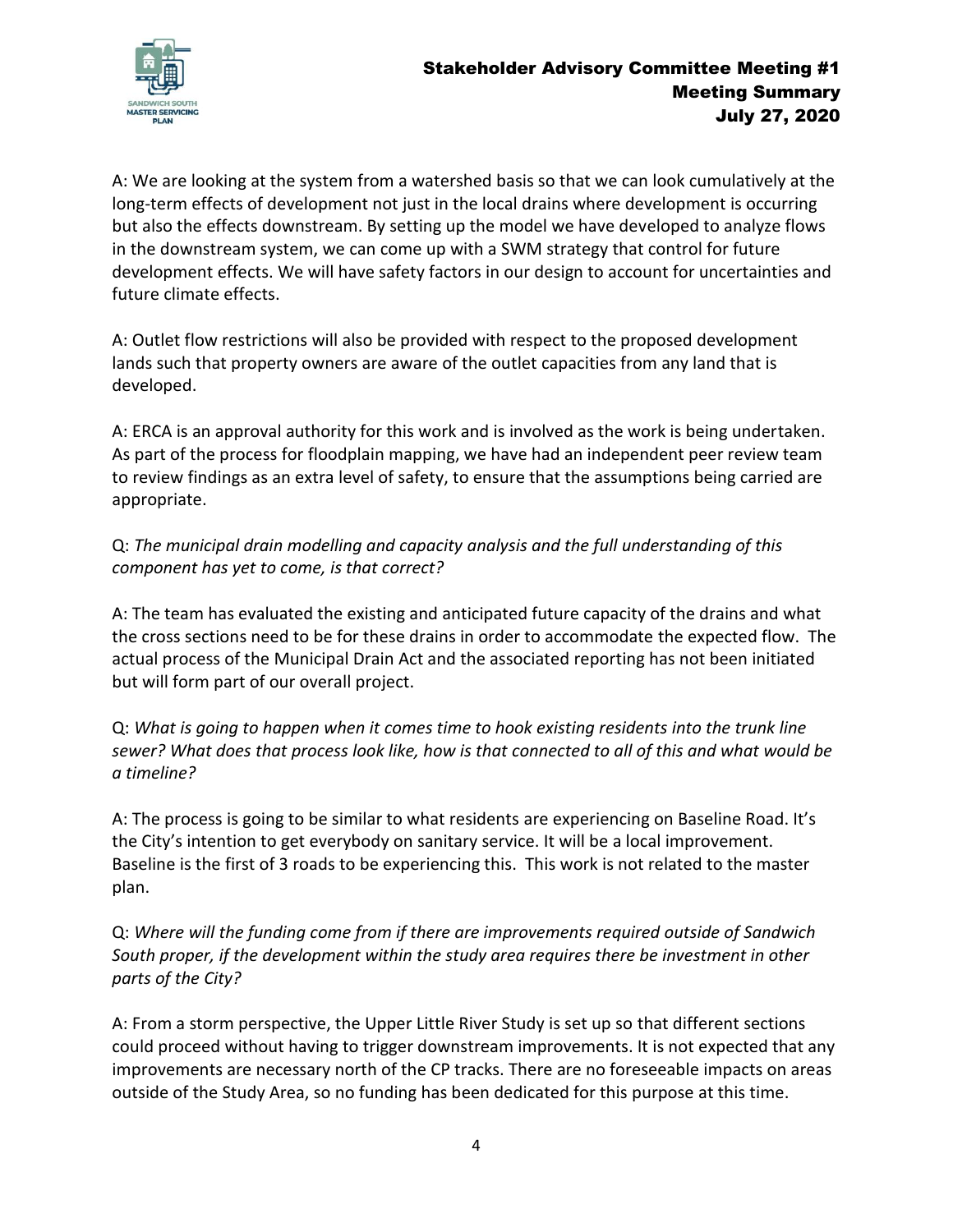

C: The situation is already not good for residents when it rains in certain areas. There are not many solutions at the moment. Hopefully it is going to improve. I want to advocate for the people who are already being affected in the area by a poor SWM system.

A: We know the issues we have had along Baseline Road and the  $6<sup>th</sup>$  Concession drain resulting from development proceeding upstream of Provincial Road and other places that have negatively affected the system. That is why this Study is underway and considering potential surface water impacts in a cohesive manner for all of Sandwich South.

C: There are going to be a lot of expectations and we need to demonstrate that these studies are integrated and that the various studies are working together to create solutions.

A. This is an important message for our team to think about as we prepare for a public event the information presented must demonstrate how the various studies work together.

Q: *What did we find from the completed natural environment studies? Are there going to be challenges on that front?*

A: We have completed all 3 seasons of field work. We are in the process of compiling that into a visual format with specific details. We knew areas that were already previously identified and we checked them as well as other areas. What we have been told from the team lead is that we did not find anything that was not expected. . Everything that was found will be considered in our solutions.

### Q: *Will members of this Committee see the Natural Environment Report?*

A: There will be additional information provided at the PICs and all the results will be included in the Master Plan document.

Q: *Do you have a figure that illustrates the storm sewer locations and sizes available? It would be easier than to follow the word descriptions. Would this information be available at the next meeting?*

A: It is anticipated that a map of the existing storm sewers would be available at the upcoming PIC. We do have a draft of it, but we just need to make sure that we do not need to adjust any of the drainage study areas based on the comments we received back from ERCA. We can share this information when we have completed this work as we know it affects development moving forward.

C: *I would like to see the floodplain mapping as something that is more in layman's terms, to make it easier for people without the technical background easier to understand.*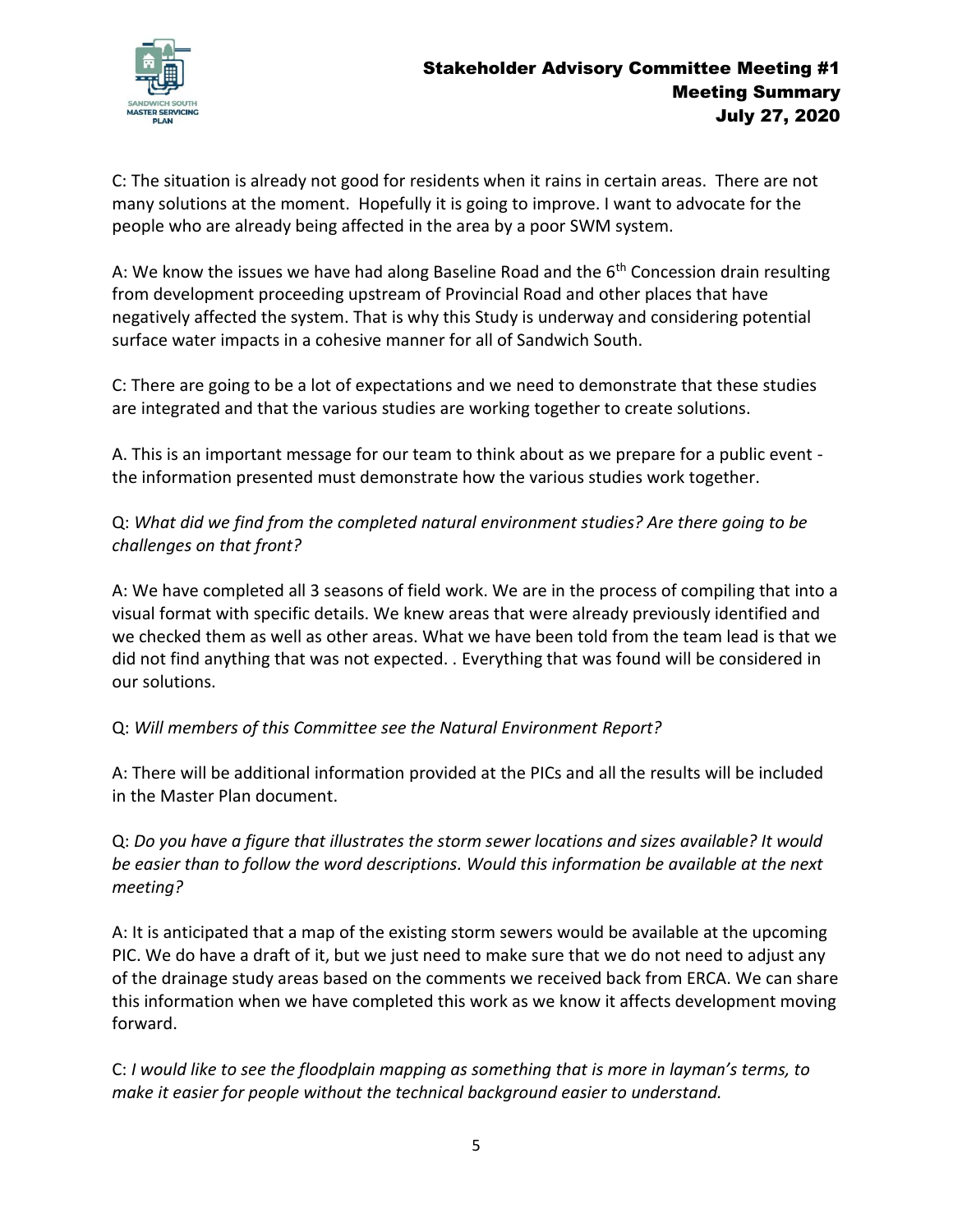

Q: *Could this project have a downstream impact on Tecumseh and is there some representation from this community and communication with them on what this impact might be?*

A: Through the project study, we have members from the Town of Tecumseh on our Steering Committee so they are included in the process.

Q: *Can someone explain what we are looking at on the floodplain map for clarity?*

A: The floodplain map is showing results from a 2D model showing where water would spill over the landscape during a 100 year storm event, and a "quasi-steady state" which assumes that it keeps raining and the floodplains keep on filling. This provides a conservative estimate of how wide and deep flooding could be in a 100 year event. This is not to say that there would be development restriction in all the areas that are blue (coloured), as this study will identify ways for us to widen and enhance many of the main drains so that we can actually lower the flood levels shown. We intend to manage and maintain the shallow flooding that could happen.

C: *We need to make sure that the above message is clear when we present it to the community.*

Q: *After the recommendations are put forward to improve floodplain drainage, is it possible to have that same type of map (as above) to show the before and after so that people can really see the implications of the solutions?*

A: Yes. That is how we want to show that we are making things better, while still providing the same amount of storage that was there in the first place or better. That is exactly what we want to show with our preferred alternative - we want to show that we meet or exceed the objectives and that at the very minimum we won't be making anything worse. Our intention is to reduce risk and make things better.

Q: *In reference to slide 22 showing the SWM facilities. A lot of the concentration seems to be on the western part of the transferred lands. Does the area east of Lauzon Parkway and north of County Road 42 (outside of the Town of Tecumseh) have the same centralized stormwater functional design or is that not part of this phase of the work?*

A: Our initial analysis is focusing on the East Pelton Development Lands, County Road 42 Secondary Planning Area and Tecumseh Hamlet Area Lands as these lands are likely to face development pressure sooner. We have not initiated our analysis for the broader study area yet.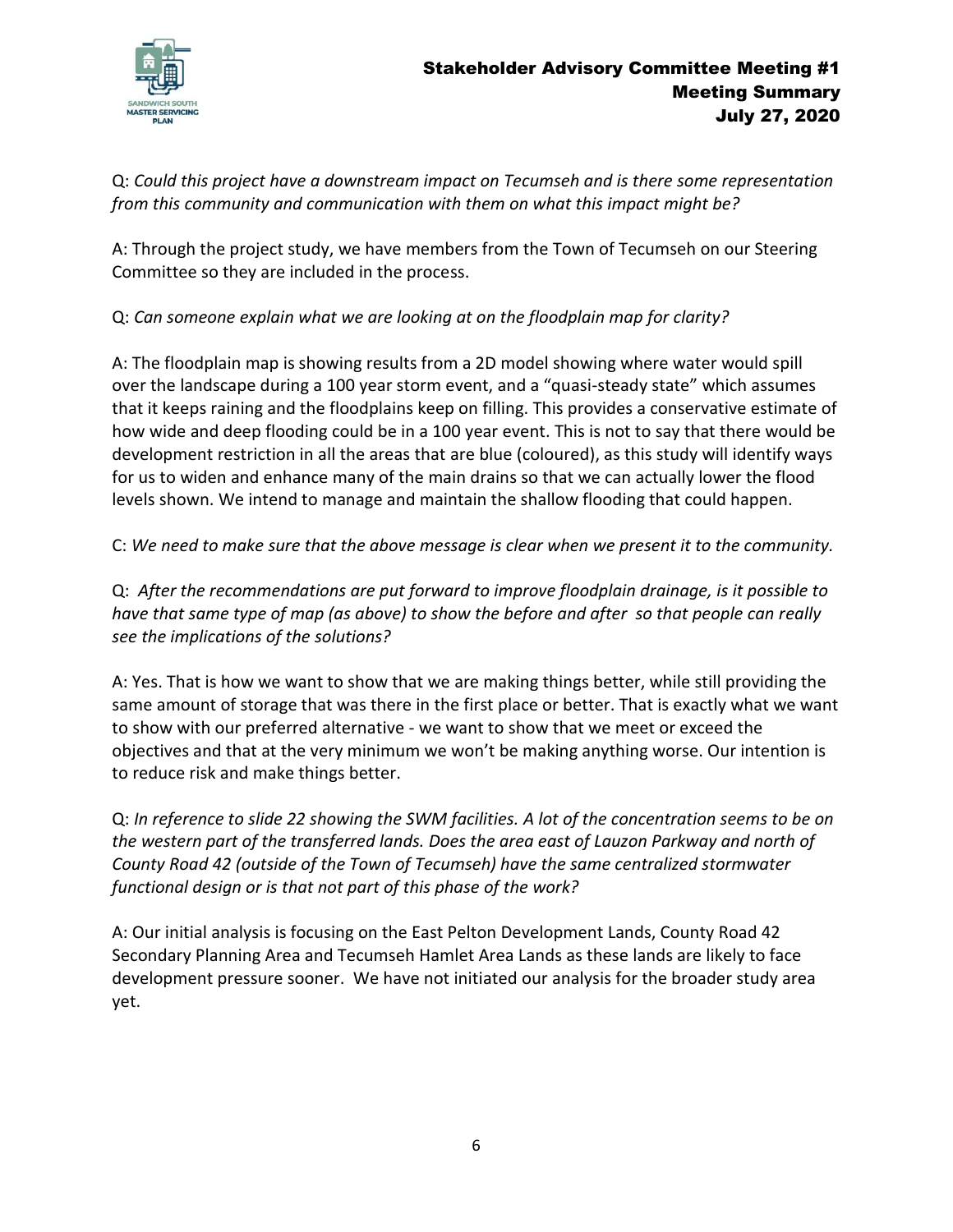

Q: *Dillon is also in the County Road 42 reconstruction by the County of Essex, which would be fronting those lands towards the east. Is the timing of that going to impact how bringing services to those lands will occur?*

A: Through the County Road 42 work, we are currently in the process of going through stormwater information. Timing and impact will be confirmed with the applicable design team involved with the County Road 42 project.

## **5. Consultation**

Members were provided with an update of the engagement that has occurred to date (Stage 1), which included a pop-up event, online survey, technical meetings and website updates; and the proposed upcoming engagement (Stage 2), which includes a Public Information Centre (PICs) and Stakeholder Meetings.

## **6. Issues that Matter**

Based on the public feedback collected from Stage 1 of engagement, an "Issues that Matter" report was created to summarize what we heard from the public. The themes from this report and some of the specific comments were presented to the SAC members. The themes included: Stormwater Management, Flood Mitigation, Cost Impacts to Residents, Appropriate Road Networks, Environmental Protection, and Limiting Development and Sprawl.

The SAC members were asked if any issues were missing, and if there were any other considerations that should be added. The following were identified for the team to consider. It is noted that a number of these considerations are currently outside the scope of the master plan.

- Include consideration of accessibility in all the work
- Consider the route/travel path for EMS and whether a station is required in these lands. (It was noted by the City that this type of community facility is typically identified through the development approvals process and that Windsor Fire and EMS should consider providing comments on the need for Fire/EMS facilities through that process)
- Consider whether a new school is required for this development. (It was noted by the City that the school board generally identifies where they require new schools. We have not received any comment on schools from them for the East Pelton or County Road 42 Secondary Plan areas.)
- Consider looking at the greenspaces not just for water management, but the greenspaces that are in the developments and the recreational opportunities. (It was noted by the City that recreation lands are typically identified through the secondary plan process and there are some lands identified for the East Pelton and County Road 42 Secondary Plans. The future secondary plan for the remainder of the Sandwich South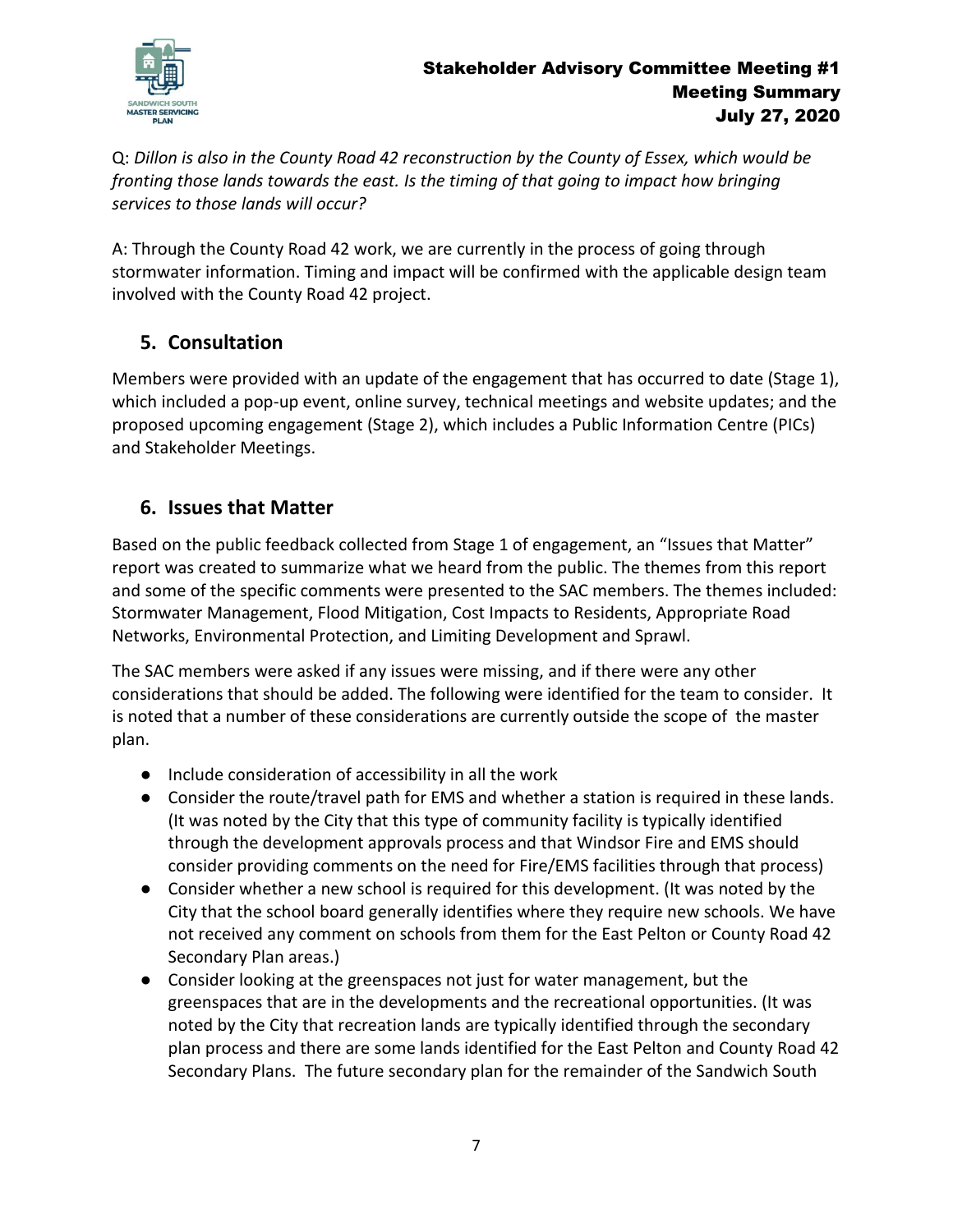

Area will have the benefit of this Servicing Master Plan which will inform the land use study and allow a more accurate identification of lands for recreational opportunities.)

The Issues that Matter Report will be circulated to the SAC with the meeting notes so that SAC members can see the specific comments raised under each theme.

Q: *Just for clarity, that secondary land use plan (above) is entirely independent from everything we are doing here?*

A: It's not independent of it. That secondary plan is going to be based on what we are putting together here. This SMP gives us the skeleton of the infrastructure that we need going forward to support the population we know we are going to have. What the more detailed secondary land use plan is going to do is put more flesh on the bones of where those uses are going to be. Right now we have a general idea of where those are going to be and we know how much, what that secondary plan is going to tell us is where specifically those uses are going to be within the remainder of the Sandwich South Area.

The section concluded with some explanation on how the Issues that Matter will be used in this project moving forward, which will be to inform project objectives and evaluation criteria.

## **7. PIC #1**

As part of the next phase of engagement, a Public Information Centre (PIC) is proposed. Members were provided with the main objectives of the PIC and the proposed approach, which includes both an online and in-person component. Both options are tentatively scheduled for the week of August 24, 2020, with the in-person option dependent on covid-19 regulations.

Members were provided with sample PIC boards in advance of the meeting. These boards were shown and the group was asked for their thoughts on the following:

- 1) Are the sample boards public-friendly in how information is presented?
- 2) What do you think are the key messages that need to be communicated to the public at PIC #1?
- 3) Are we asking the right questions in our activities?
- 4) Other considerations?

The following is the feedback received from SAC Members:

● Growth assumptions should be confirmed. There were many years where there was hardly any growth in this area. Are we on the correct path here and using the right numbers in preparing for addressing that growth?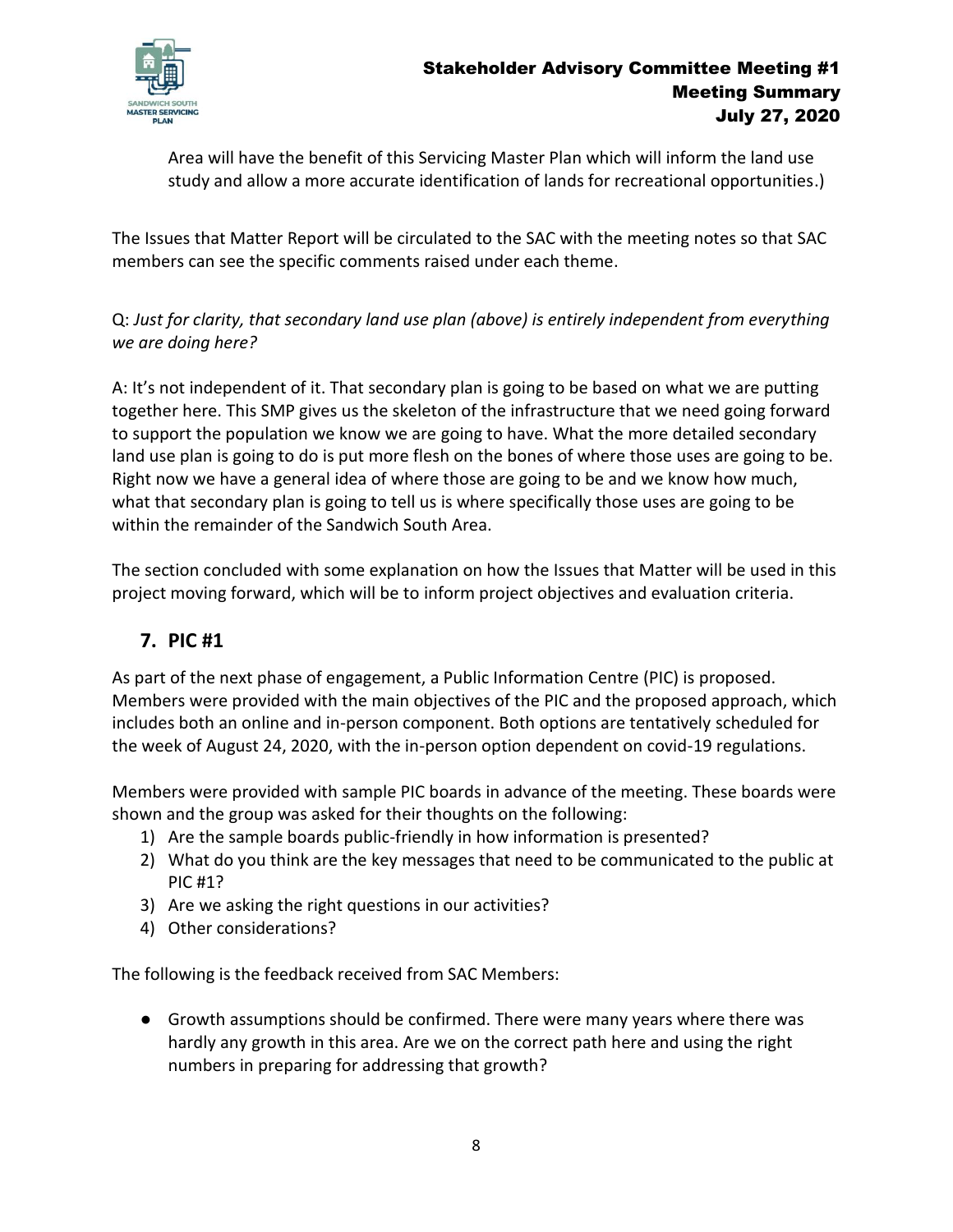

- The CMA area is shown and the population info talks about the CMA area. Would be helpful to also talk about the City's population and the City's share of that CMA number?
- From a context point of view, 2.5% is a high percentage in Canada. Perhaps we should add what previous growth figures were for Windsor to provide people with context.
- There should be some of the reasoning on the boards behind why we should be planning so far into the future. As mentioned, population projections can be wrong, so an explanation on why you want to plan far ahead anyways, even if the numbers are wrong would be beneficial.
- C: When talking about the process in the beginning boards, perhaps we can do separate boards highlighting the community consultation process. With details about how to get involved, the project website, etc.

## **8. Next Steps**

The next steps of the project were presented, which includes the continuation of the development of alternatives, upcoming engagement, and upcoming SAC meeting dates.

Members were encouraged to continue to send any questions or comments to the project team via email at [sandwichsouth@dillon.ca.](mailto:sandwichsouth@dillon.ca)